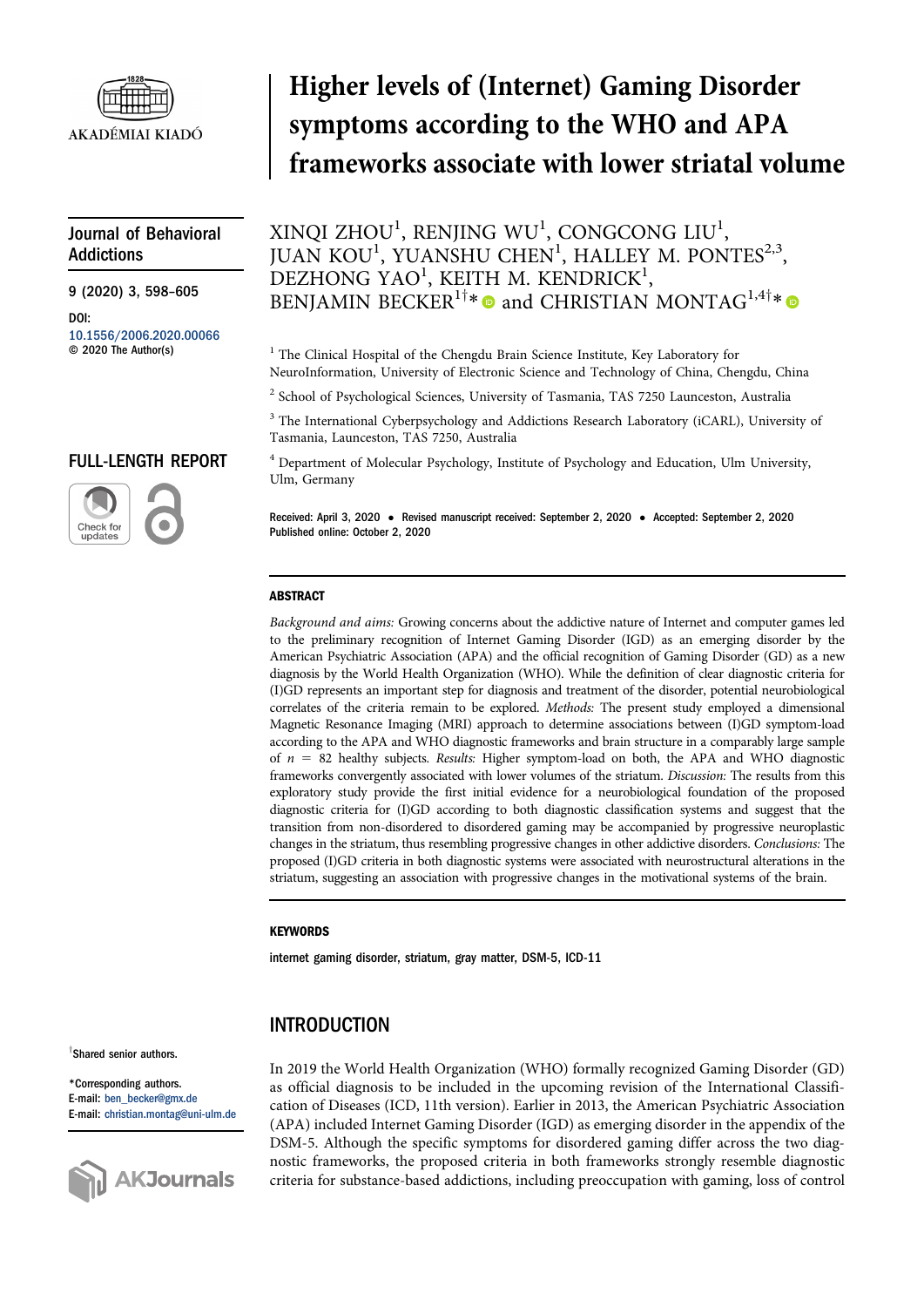over gaming and continued use despite negative consequences. For the categorical diagnosis of (I)GD both classification systems require a number of symptoms that must be exhibited over 12-months and lead to marked distress and functional impairments.

By proposing clear (I)GD symptom criteria, the classification systems have provided tremendous help for clinicians, researchers, and those in need of treatment for disordered gaming while accounting for growing public concerns about the detrimental effects of excessive gaming on mental health with the Chinese Government even releasing new policies in November 2019 to regulate Internet gaming time in adolescents [\(https://www.bbc.com/news/world-asia-50315960\)](https://www.bbc.com/news/world-asia-50315960). It is likely that the inclusion of (I)GD as an addictive disorder may also pathologize and stigmatize normal gaming behavior as the neurobiological mechanisms underlying (I)GD symptoms and their resemblance to changes in other addictive disorders remain highly controversial [\(Zastrow, 2017](#page-7-0)). At the clinical and phenomenological levels (I)GD strongly resembles compulsive use and loss of control observed in substancebased addictions. Converging evidence from animal and human studies indicates that the transition from volitional to addictive and compulsive substance use is accompanied by progressive dysregulations in the motivational circuits of the brain. The striatum lies at the heart of these motivational circuits and plays a critical role in both the initial reinforcing effects of drugs as well as the development of compulsive use and progressive loss of control [\(Koob & Volkow, 2016](#page-6-0)). Neuroplastic changes in the striatum and associated circuitries engaged in reward processing and habit formation have been demonstrated extensively in animal models of substance use disorders ([Everitt & Robbins, 2016](#page-6-1)). Moreover, concurring evidence from previous animal models and studies in individuals with substance use disorders suggests that different striatal regions control the transition from incentive-driven to compulsive substance use, corresponding to ventral and dorsal parts of the striatum respectively ([Everitt](#page-6-1) [& Robbins, 2016; Robbins, Ersche & Everitt, 2008; Vollstadt-](#page-6-1)[Klein et al., 2010; Zhou et al., 2018, 2019\)](#page-6-1). Human neuroimaging studies have also repeatedly reported striatal gray matter alterations in populations with substance use disorders, with the extent of volumetric reductions being associated with escalating substance use and clinical symptom severity [\(Becker et al., 2015\)](#page-6-2).

Emerging evidence from a growing number of human imaging studies in pathological gambling indicate that striatal circuits play an important role in the initial rewarding effects of gambling as well as the formation of compulsive gambling during later stages of the disorder [\(Clark, Boileau, & Zack, 2019](#page-6-3)). These findings suggest that these circuits may also mediate escalating and ultimately compulsive use in behavioral addictions. Furthermore, brain structural alterations in behavioral addictions such as pathological gambling might be less pronounced, probably due to the lack of neurotoxic effects [\(Clark et al., 2019](#page-6-3)), even though a growing body of evidence reported altered gray matter volume in individuals with (I)GD, including lower volume in striatal circuits, most consistently affecting the dorsal striatum, specifically the putamen [\(Qin et al., 2020;](#page-6-4) [Yao et al., 2017\)](#page-6-4). Initial studies reported associations between the extent of gaming or the level of "Internet/social media addiction" - symptoms and gray matter volume in reward processing regions, including the striatum, suggesting that progressive volumetric changes in this region may accompany the onset of (I)GD ([Cai et al., 2016; Montag](#page-6-5) [et al., 2017](#page-6-5)). Moreover, neuroplastic and functional changes of the striatum have already been observed during early stages of the addictive process, suggesting that this region may represent a promising marker to track early stages of the development of addiction [\(Brand et al., 2019; Everitt &](#page-6-6) [Robbins, 2016; Vollstadt-Klein et al., 2010; Zhou et al.,](#page-6-6) [2019\)](#page-6-6).

To determine whether the proposed symptom-level criteria for (I)GD reflects the hypothesized neurobiological basis of the disorder and if the different symptomatic criteria proposed by the APA and WHO relate to the same neurobiological markers, the present study employed a dimensional neuroimaging approach with the goal to map subclinical symptoms of (I)GD and striatal morphology. This study employed non-parametric voxel-wise regression analyses on high-resolution T1-weighted MRI brain structural images with (I)GD symptom-load assessed by diagnostic-system specific scales (Internet Gaming Disorder Scale – Short-Form, IGDS9-SF, APA framework; Gaming Disorder Test, GDT, WHO framework) ([Pontes &](#page-6-7) Griffi[ths, 2015](#page-6-7); [Pontes et al., 2019](#page-6-8)) as separate predictors in a large sample of healthy young male adults. Symptom load on dimensions such as depression and autism frequently associated with (I)GD were controlled for. Given the substantial associations between IGD and GD scores when assessed with the IGDS9-SF and the GDT [\(Montag et al., 2019\)](#page-6-9), and the key role of the striatum in substance-based addictions, it was expected that higher symptom-load on both disordered gaming psychometric tests would be accompanied by stronger alterations in striatal morphology (i.e. lower striatal volume).

## METHOD

## Participants and procedures

For the present study  $N = 256$  healthy male individuals from the Chengdu Gene Brain Behavior Project were recontacted via telephone interviews ( $N = 256$ , at least 18 years old). All subjects underwent structural MRI assessment prior to the assessment of (I)GD symptoms (1.1  $\pm$ 0.764 years in the final sample). Following MRI data quality assessments and exclusion of duplicate datasets, subjects were contacted via telephone and underwent an interview to exclude those with current or previous history of psychiatric disorders and current use of medication or psychotropic substances. Among all eligible participants,  $N = 119$  agreed to participate in the additional electronic data assessment. The severity of (I)GD symptoms was assessed in light of the APA and the WHO diagnostic frameworks. Given the existence of high levels of comorbidity between depressive

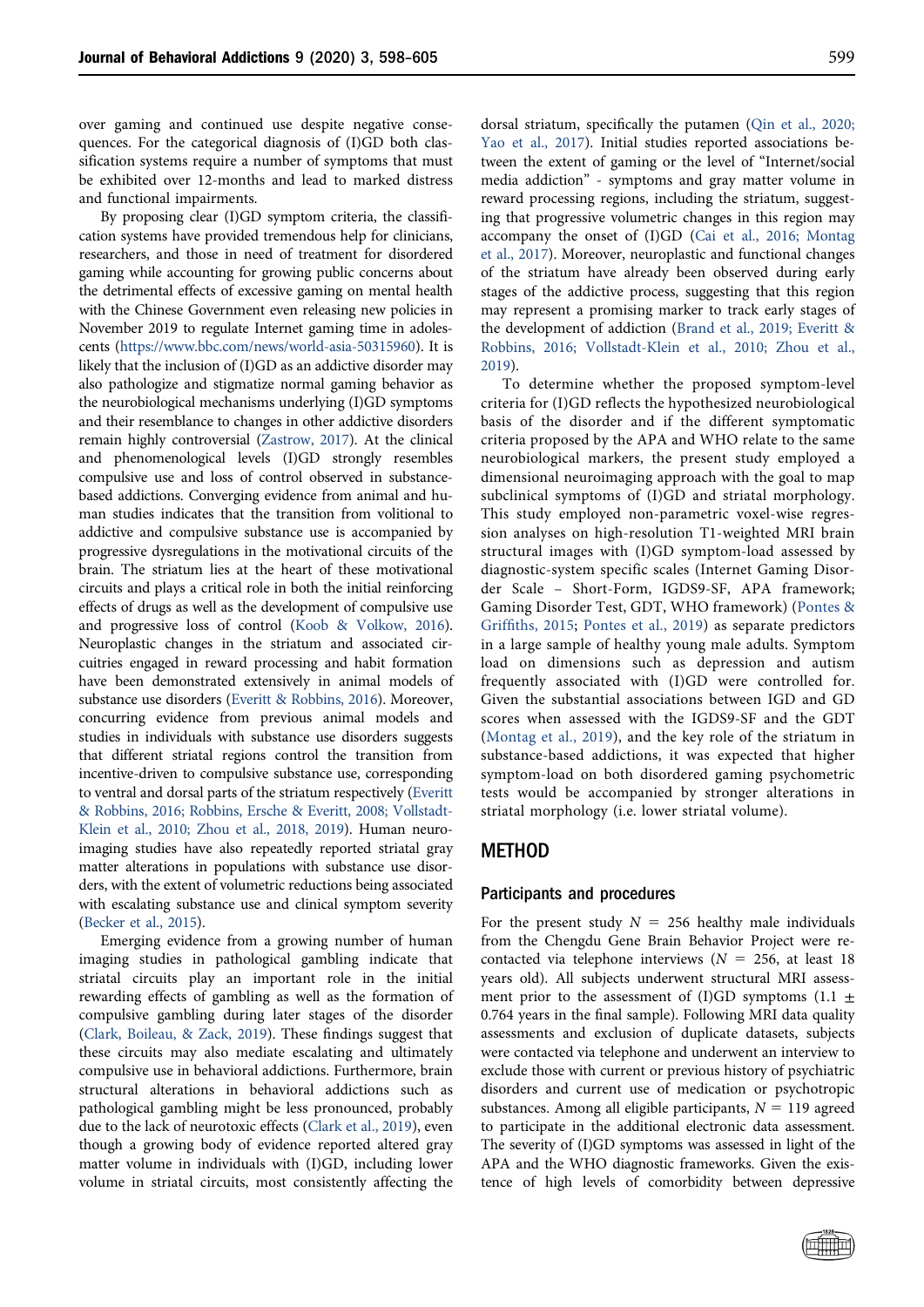disorder and autism spectrum disorder in disordered gaming (e.g. [Li et al., 2019; Xu et al., 2020\)](#page-6-10), the potential confounding effects for these two psychopathologies were controlled in the present study using the Beck Depression Inventory-II (BDI-II) and the Autism-Spectrum Quotient (ASQ) [\(Baron-Cohen,](#page-6-11) [Wheelwright, Skinner, Martin, & Clubley, 2001; Beck, Steer,](#page-6-11) [& Brown, 1996\)](#page-6-11). Subjects meeting the clinical cut-off criteria were excluded and symptom severities in both dimensions were additionally included as covariates in the analyses. For the final sample, the following exclusion criteria were applied (1) history or current psychiatric disorders according to DSM-5 (validated by structured clinical interviews at the time of MRI assessment), (2) pathological levels of depressive (BDI-II  $\geq$ 28) and autistic (ASQ  $\geq$  30) symptoms, (3) history of, or current medical disorder, including neurological and endocrinological disorders, (4) current or regular use of medication and other psychoactive substances, and (5) lefthandedness. Of the eligible participants, a total of  $n = 82$ individuals (age at MRI assessment =  $21.8 \pm 2.16$  years) provided complete self-report and MRI data, and were thus included in the subsequent voxel-based morphometry (VBM) analysis (exclusion of subjects detailed in [Fig. 1\)](#page-2-0).

### Disordered Gaming symptom load assessment

In the present study Chinese versions of the IGDS9-SF ([Yam](#page-7-1) [et al., 2019](#page-7-1)) and the GDT [\(Pontes et al., 2019](#page-6-8)) were administered. The IGDS9-SF assesses IGD according to the APA framework using nine items answered on a five-point Likert scale (from  $1 =$  never to  $5 =$  very often). Moreover, the GDT consists of four items assessing GD according to the WHO framework on a five-point Likert scale (from  $1 =$ never to  $5$  = very often). Answering with *often* or *very often* on the two tests indicates endorsement of the corresponding diagnostic criterion. Consequently, fulfilling five out of nine criteria on the IGDS9-SF and fulfilling all four criteria on the GDT indicates disordered gaming. Internal consistencies were satisfying for both tests (IGDS9-SF  $\alpha = 0.845$  and GDT  $\alpha$  = 0.912) in the present sample.

<span id="page-2-0"></span>

participants.

#### MRI data acquisition

The data were acquired on a 3.0 T GE MR750 system (General Electric Medical Systems, Milwaukee, WI, USA). T1-weighted high-resolution anatomical images were acquired with a spoiled gradient echo pulse sequence, repetition time (TR) = 6 ms, echo time (TE) = 2 ms, flip angle = 9°, field of view (FOV) = 256  $\times$  256 mm, acquisition matrix  $= 256 \times 256$ , thickness  $= 1$  mm, number of slices  $= 156$ .

#### Brain structural data – preprocessing

VBM analysis allows the voxel-wise estimation of the local gray matter volume ([Ashburner & Friston, 2005\)](#page-6-12). Structural MRI data were preprocessed with CAT12 implementing the computational anatomy approach ([http://](http://dbm.neuro.uni-jena.de/cat) [dbm.neuro.uni-jena.de/cat](http://dbm.neuro.uni-jena.de/cat)) based on SPM12 (Welcome Department of Cognitive Neurology, London, UK, [http://](http://www.fil.ion.ucl.ac.uk/spm/software/spm12) www.fi[l.ion.ucl.ac.uk/spm/software/spm12](http://www.fil.ion.ucl.ac.uk/spm/software/spm12)) running on MATLAB Version 8.3 (Math Works Inc., Natick, MA). The standard VBM preprocessing protocols of CAT12 (outlined in the CAT12 manual) were employed. Briefly, the T1 weight images were bias-corrected, segmented into gray matter (GM), white matter (WM), and cerebrospinal fluid (CSF) and spatially normalized to the standard Montreal Neurological Institute (MNI) space using the East Asian template. GM images were smoothed with a Gaussian kernel of 8 mm full-width at half maximum (FWHM) for subsequent statistical analysis and the total intracranial volume (TIV) was estimated to correct for individual differences in brain size. Default parameters were applied unless indicated otherwise. After preprocessing all images passed visual inspection artefacts and an automated quality protocol. Mean Image Quality Rating (IQR) of the final data was B- (84.37%) summarized by the quality assurance framework of CAT12, which allows the evaluation of essential image parameters such as noise, inhomogeneities, and image resolution, indicating excellent image quality in the present sample.

#### Statistical analyses

Multiple linear regression models were employed in the Statistical non-Parametric Mapping toolbox (SnPM13, [http://www.warwick.ac.uk/snpm\)](http://www.warwick.ac.uk/snpm) based on 10,000 random permutations, taking GM maps as dependent variables and IGDS9-SF and GDT scores respectively as independent variable (similar approach see [Li et al., 2019](#page-6-10)). Although false positive rates in VBM are not strongly influenced by sample size, a non-parametric estimation has been demonstrated as robust against non-normal distribution of the underlying data and might be more robust independent of sample size ([Scarpazza, Tognin, Frisciata, Sartori, & Mechelli, 2015;](#page-6-13) [Silver, Montana, Nichols, & Alzheimer's Disease Neuro](#page-6-13)[imaging, 2011](#page-6-13)).

For both multiple linear regression models, age, education level, BDI-II, ASQ, and TIV were additionally included as covariates. In line with the regional-specific a Fig. 1. Flow diagram displaying screening and exclusion of included as covariates. In line with the regional-specific a<br>participants. The prioric hypothesis on striatal associations, voxel-wise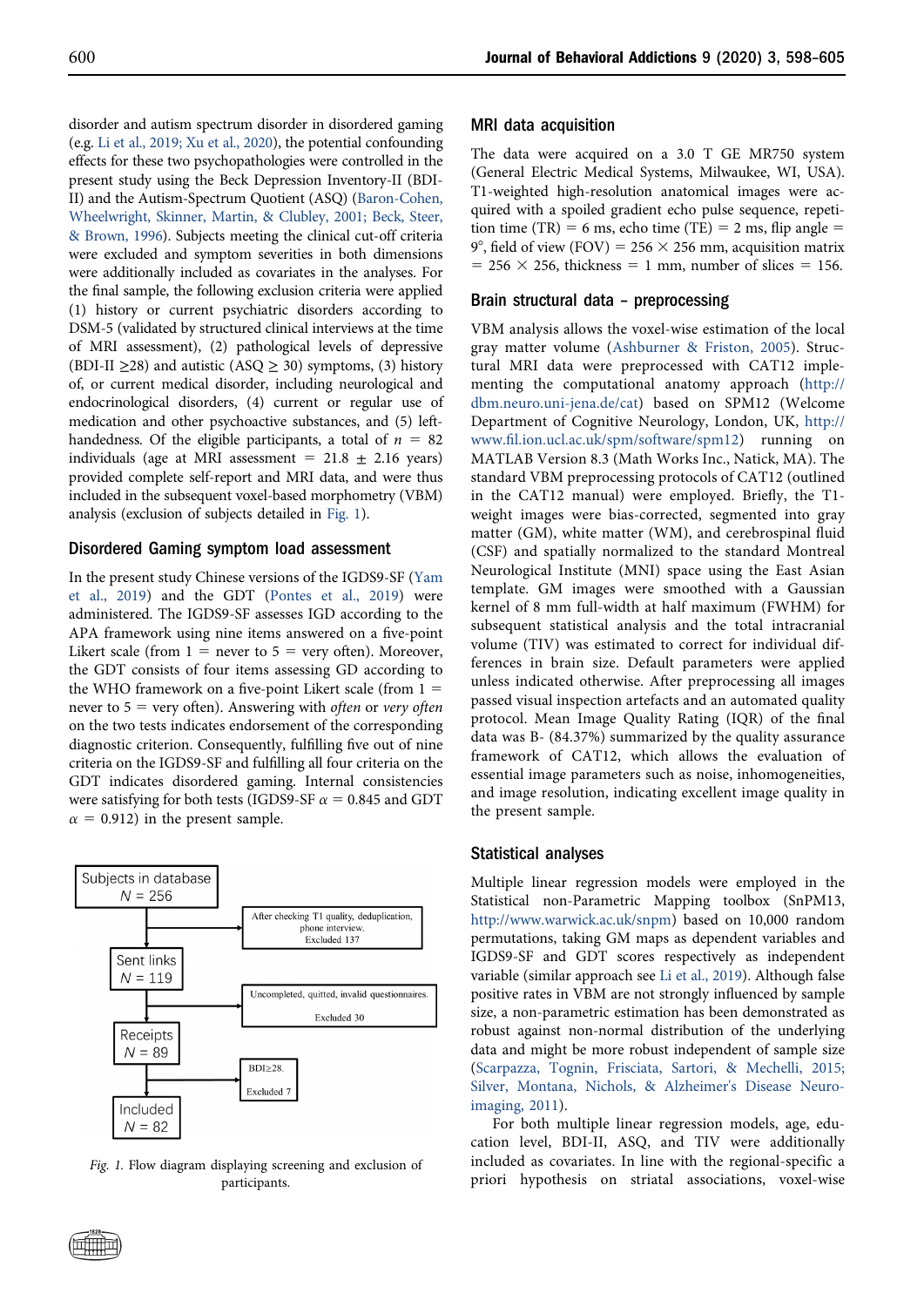analyses were restricted to the striatum [\(Fig. 2C\)](#page-3-0) encompassing both bilateral ventral and dorsal striatal subregions (for a description of the masks see [Zhou et al., 2019](#page-7-2)). Within the striatal mask, a voxel level threshold of  $p < 0.05$ with FWE multiple comparison correction adjusted for the search volume was applied. To further control for the potential effects of time between the brain structural assessments and the assessment of (I)GD symptoms, the time between assessments was controlled for in additional control analyses.

#### Ethics

The study and its procedures had full approval by the local ethics committee and adhered to the most recent version of the Declaration of Helsinki and all participants were required to provide informed consent.

## RESULTS

#### Demographic characteristic of participants

The present sample reported a mean  $(\pm SD)$  symptom severity of =  $18.4 \pm 6.53$  for the IGDS9-SF and  $8.43 \pm 3.07$ for the GDT. Moreover, the mean trait score for depression (BDI-II) was 6.26  $\pm$  6.98, and for autism (ASQ) was 13.7  $\pm$ 3.77. Mean total intracranial volume was  $1,563 \pm 107$ , and education level ranged from high school graduate to master's degree student. Categorial analysis of the symptom-level data revealed that in terms of disordered gaming,  $n = 3$ subjects fulfilled the diagnostic criteria for disordered gaming on the APA framework (IGDS9-SF) and  $n = 1$ fulfilled all criteria in the WHO framework (GDT).

## (I)GD symptom load and striatal gray matter volumes across the APA and WHO diagnostic frameworks

In line with the regional a priori hypothesis the analysis focused on the bilateral striatum using a small-volume approach. Higher IGDS9-SF symptom severity was significantly associated with lower gray matter volume in the bilateral caudate (pFWE <0.05), whereas higher GDT symptom severity was associated with lower gray matter volume in the right caudate only (pFWE <0.05) ([Table 1,](#page-3-1) Fig. 2A and B). Given the distinct contributions of the ventral and dorsal striatum to addiction [\(Zhou et al., 2019](#page-7-2)), significant effects were further mapped and overlapped (Fig. 2A), revealing that the IGDS9-SF and GDT shared 114 voxels in caudate volume. Additionally, for the IGDS9-SF

<span id="page-3-1"></span>Table 1. Significant negative associations between gray matter volume and the IGDS9-SF and GDT respectively

|                                    | k (Cluster |                     |    |               |       |
|------------------------------------|------------|---------------------|----|---------------|-------|
| Region                             | Size)      | $\boldsymbol{\chi}$ | y  | $\mathcal{Z}$ | Value |
| IGDS9-SF, negative<br>associations |            |                     |    |               |       |
| Caudate R                          | 207        | 14                  | 26 | 3             | 4.23  |
|                                    |            | 23                  | 24 | 9             | 3.87  |
| Caudate L                          | 103        | $-11$               | 24 | $^{-2}$       | 4.11  |
|                                    |            | $-6$                | 21 | 5             | 3.87  |
| Caudate L                          | 22         | $-18$               | 21 | 12            | 4.04  |
| GDT, negative<br>associations      |            |                     |    |               |       |
| Caudate R                          | 118        | 15                  | 27 | 5             | 4.32  |

 $R =$  right,  $L =$  left.

<span id="page-3-0"></span>

Fig. 2. Lower striatal volume with (I)GD symptom severity. A) Associations between symptom load and brain structure displayed at pFWE  $\langle 0.05 \text{ within the striatum (IGDS9-SF = red, GDT = green, and overlapping = yellow). B) Extracted gray matter from the significant regions.$ and associations with symptom severity. C) The striatal mask, including ventral and dorsal regions as used in the present study.

$$
\textcolor{blue}{\textcircled{\tiny{fmm}}}
$$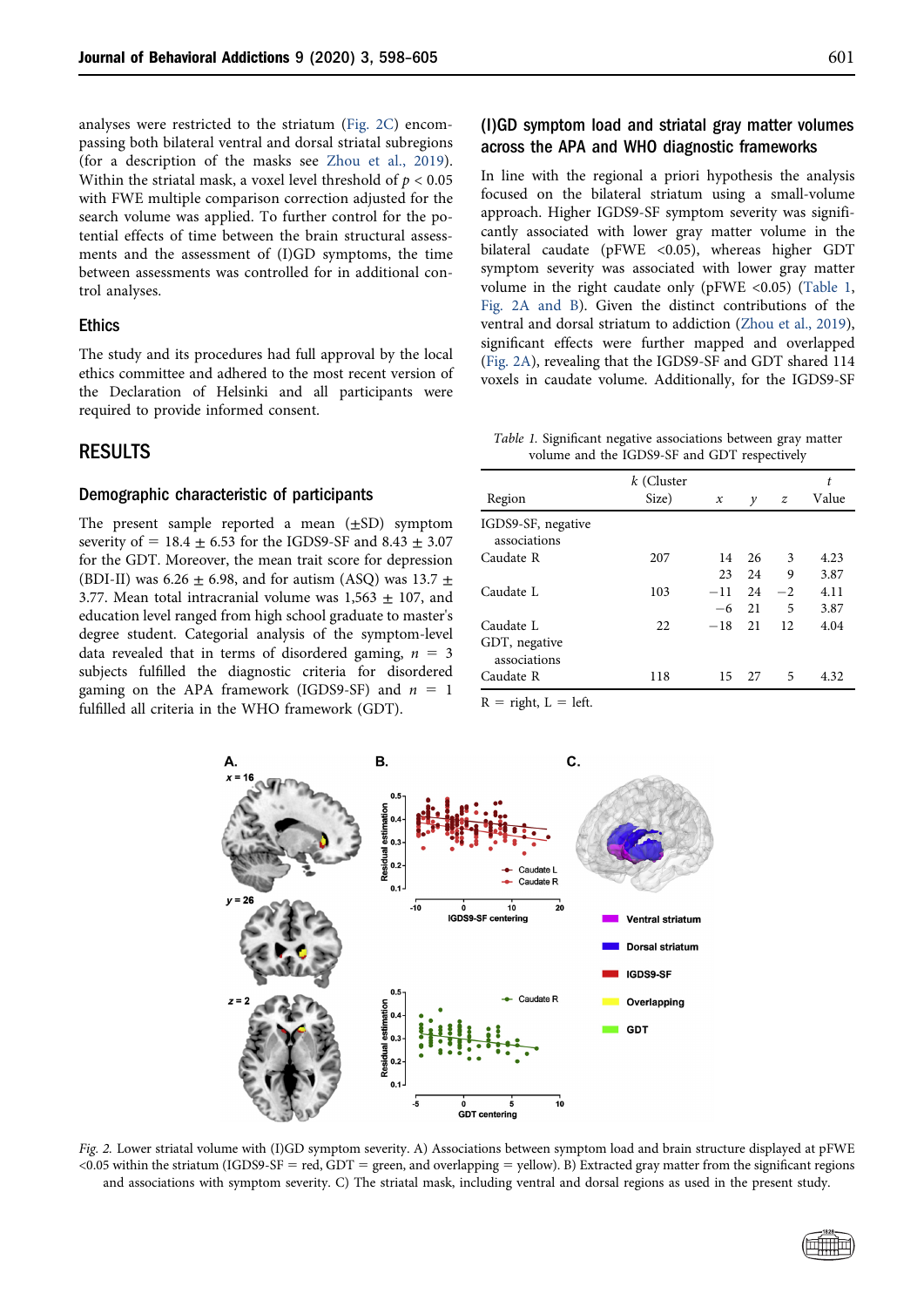244 voxels mapped onto the ventral and 88 voxels mapped to the dorsal striatum. For the GDT, 53 voxels mapped onto the ventral and 65 on the dorsal striatum.

Associations between (Internet) Gaming Disorder symptom load and striatal gray matter volumes across the APA and WHO diagnostic frameworks were additionally controlled for variations in the time between brain structural data acquisition and questionnaire assessment. To this end the identical statistical analysis pipeline was conducted with additionally including time between the assessments as additional covariate in the multiple regression model.

Findings revealed that higher IGDS9-SF symptom severity was significantly associated with lower gray matter volume in the bilateral caudate ( $p$ FWE <0.05, right caudate peak at [12, 26, 2],  $k = 205$ , left peak at  $[-9, 23, 0]$  and  $[-18, 21, 12]$ ,  $k =$ 128 and 15), whereas higher GDT symptom severity was associated with lower gray matter volume in the right caudate (pFWE <0.05, peak at [15, 27, 5],  $k = 76$ ).

## **DISCUSSION**

In line with the study's hypothesis, the findings from this initial examination of the recently proposed (I)GD criteria revealed that stronger symptom-load across both diagnostic frameworks was associated with lower striatal gray matter volume, primarily in the caudate region. The caudate bridges the ventral and dorsal striatum and is strongly implicated in addiction-relevant domains, with ventral regions being implicated in the initial formation of reward-related salience and associative learning processes [\(Anderson et al., 2017\)](#page-6-14) whereas dorsal parts mediate habit formation ([Everitt &](#page-6-1) [Robbins, 2016\)](#page-6-1). Exaggerated cue-reactivity in the ventral striatum has not only been consistently observed in substance use disorders but also in individuals without substance use disorders ([Vollstadt-Klein et al., 2010; Zhou et al.,](#page-7-3) [2019](#page-7-3)). This finding provides initial and preliminary evidence for a neurobiological correlate of the proposed (I)GD criteria in the classification systems and further suggests that development of (I)GD may be accompanied by progressive neurobiological changes in brain motivational systems that have been suggested to mediate the development of established addictive disorders, including substance use disorders and pathological gambling ([Clark et al., 2019; Koob &](#page-6-3) [Volkow, 2016](#page-6-3)).

Although (I)GD criteria in both frameworks aligned with the respective core substance-based disorder diagnoses, the specific symptom criteria differ slightly. For scientists and practitioners alike, a key issue is related to diagnosing essentially the same condition using the two diagnostic frameworks (APA vs. WHO) and potential neurobiological discrepancies between them. The findings obtained suggest that the APA framework may capture more extensive striatal, particularly ventral striatal regions. The ventral striatum mediates dysregulations in reward-related processes during early, whereas dorsal regions involved in habit formation mediates compulsive use during later stages of the addictive process [\(Everitt & Robbins, 2016](#page-6-1)). The discrepancies in the neurobiological associations may

reflect a higher sensitivity of the APA framework to detect early stages of disordered gaming, which aligns with the higher prevalence of IGD according to APA criteria in the present sample (see also similar results in a large-scale study [Montag](#page-6-9) [et al., 2019](#page-6-9)).

Previous meta-analytic studies ([Qin et al., 2020; Yao](#page-6-4) [et al., 2017](#page-6-4)) revealed that hyperactivation of the anterior cingulate cortex, dorsolateral prefrontal cortex, inferior frontal gyrus, caudate and precuneus and lower gray matter volume of the putamen, anterior cingulate cortex, orbitofrontal cortex, dorsolateral prefrontal cortex, and supplementary motor characterize (I)GD. A few previous studies that employed whole brain and region of interest analyses have also reported increased caudate volume in (I)GD ([Cai](#page-6-5) [et al., 2016; Seok & Sohn, 2018](#page-6-5)), however the small sample size and differences in the diagnostic criteria and potential confounders limit the comparability between studies. Moreover, these studies employed traditional case-control designs which are often hampered by limitations inherent to the design such as generally increased pathological symptom load, stress or alterations reflecting vulnerability factors that precede the onset of the disorder ([Etkin, 2019\)](#page-6-15). To this end, the present study employed the official diagnostic criteria for disordered gaming in combination with a dimensional neuroimaging approach [\(Li et al., 2019\)](#page-6-10).

The observed association with volumes of the putamen resonate with overarching conceptualizations of the development of substance use disorder and IGD and may reflect the progression towards more clinical stages of (I)GD ([Brand et al.,](#page-6-6) [2019; Everitt & Robbins, 2016](#page-6-6)). On the one hand, the findings in healthy subjects will reflect changes during early stages of Internet gaming, which are still characterized by incentivedriven motives and probably an initial transfer to habitual behavior (specifically for the IGDS9-SF framework more items related to incentive aspects and may thus captured more ventral striatal alterations). On the other hand, the caudate and putamen are both also implicated in motor function [\(Ena, De](#page-6-16) [Kerchove D'ExaErde, & Schiffmann, 2011\)](#page-6-16), therefore the assumption that the association between symptom load and caudate volume may additionally reflect effects of gaming time cannot be ruled out. In summary, in the context of addictive behavior, the present findings may provide a preliminary approach to explore early stages of habitual control over behavior in IGD, yet long-term studies are needed to examine whether the striatal volume changes determine the transition to IGD.

In this context, it should be mentioned that the IGD criteria according to the DSM-5 seem to grasp disordered gaming earlier than the criteria for GD proposed in the ICD-11 [\(Montag et al., 2019](#page-6-9)). As aforementioned, first prevalence estimates of disordered gaming in a German sample were higher when applying the framework of APA compared to WHO. This might be due to the inherent diagnostic differences across the two disordered gaming frameworks as according to the APA five out of fine symptoms are needed for a disordered gaming diagnosis (every constellation is possible), whereas according to the WHO framework all criteria proposed need to be met ([Table 2](#page-5-0)). Some symptoms such as lying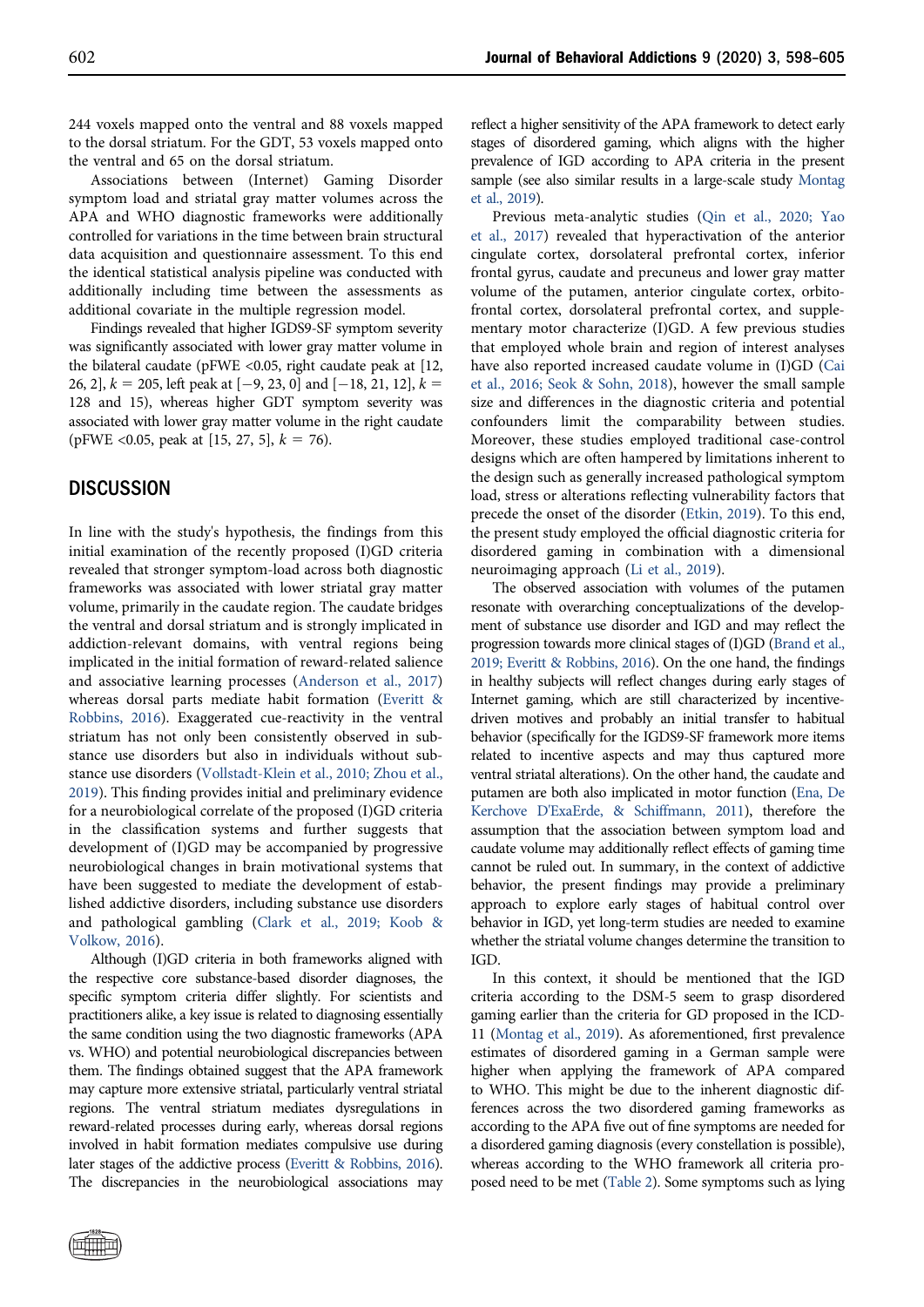<span id="page-5-0"></span>

|           | APA framework                                                                                         | WHO framework                                                                                                                                                      |
|-----------|-------------------------------------------------------------------------------------------------------|--------------------------------------------------------------------------------------------------------------------------------------------------------------------|
| Diagnosis | Five or more of these symptoms within<br>a year                                                       | All symptoms for at least 12 months                                                                                                                                |
| Symptom   | -Preoccupation with gaming                                                                            | -Impaired control over gaming                                                                                                                                      |
|           | -Giving up other activities, loss of<br>interest in previously enjoyed activ-<br>ities due to gaming  | -Increasing priority given to gaming<br>over other activities                                                                                                      |
|           | -Continuing to game despite problems                                                                  | -Continuation or escalation of gaming<br>despite the occurrence of negative<br>consequences                                                                        |
|           | -Inability to reduce playing, unsuc-<br>cessful attempts to quit gaming                               | -Sufficient severity to result in signif-<br>icant impairment in personal, family,<br>social, educational, occupational or<br>other important areas of functioning |
|           | -Deceiving family members or others<br>about the amount of time spent on<br>gaming                    |                                                                                                                                                                    |
|           | -Risk, having jeopardized or lost a job<br>or relationship due to gaming                              |                                                                                                                                                                    |
|           | -Withdrawal symptoms when gaming<br>is taken away or not possible (sadness,<br>anxiety, irritability) |                                                                                                                                                                    |
|           | -Tolerance, the need to spend more<br>time gaming to satisfy the urge                                 |                                                                                                                                                                    |
|           | -Use of gaming to relieve negative<br>moods, such as guilt or hopelessness                            |                                                                                                                                                                    |

Original wording taken from APA: <https://www.psychiatry.org/patients-families/internet-gaming>. Original wording taken from WHO: [https://www.who.int/news-room/q-a-detail/gaming-disorder.](https://www.who.int/news-room/q-a-detail/gaming-disorder)

about one's own gaming habits and using games to escape negative mood can only be found in the APA framework. An overlap can be seen for disordered gaming symptoms such as preoccupation/increased priority given to gaming, loss of control, engaging in gaming despite negative consequences, and significant impairments due to gaming in everyday life.

The findings of the present study need to be considered in the context of potential limitations. First, the present study applied a dimensional approach in a healthy sample and future studies need to extent to the findings reported to clinical samples with (I)GD according to the current official diagnostic criteria while long-term studies are needed to investigate the association between striatal volume and escalation of Internet gaming and subsequent transition to disordered gaming. Second, since disordered gaming is strongly intervened with the acquisition of new skills, particularly in the motor domain, future studies need to distinguish between neuroplastic changes related to motor learning or the addictive process (e.g. by inclusion of a group of healthy, yet non-disordered, gamers). Third, the study excluded subjects with pathological levels of depression. Together with the inclusion of depression levels as covariate, this allowed controlling at some extent for potential confounding effects. However, this approach may limit the generalizability of the findings.

Despite the potential limitations, the present study is to the best of the authors' knowledge, the first to examine disordered gaming within a comparative framework between the APA and WHO diagnostic framework in the context of MRI. Additionally, the findings reported provide initial evidence for a neurobiological basis of the official disordered gaming diagnostic criteria in accordance with both current diagnostic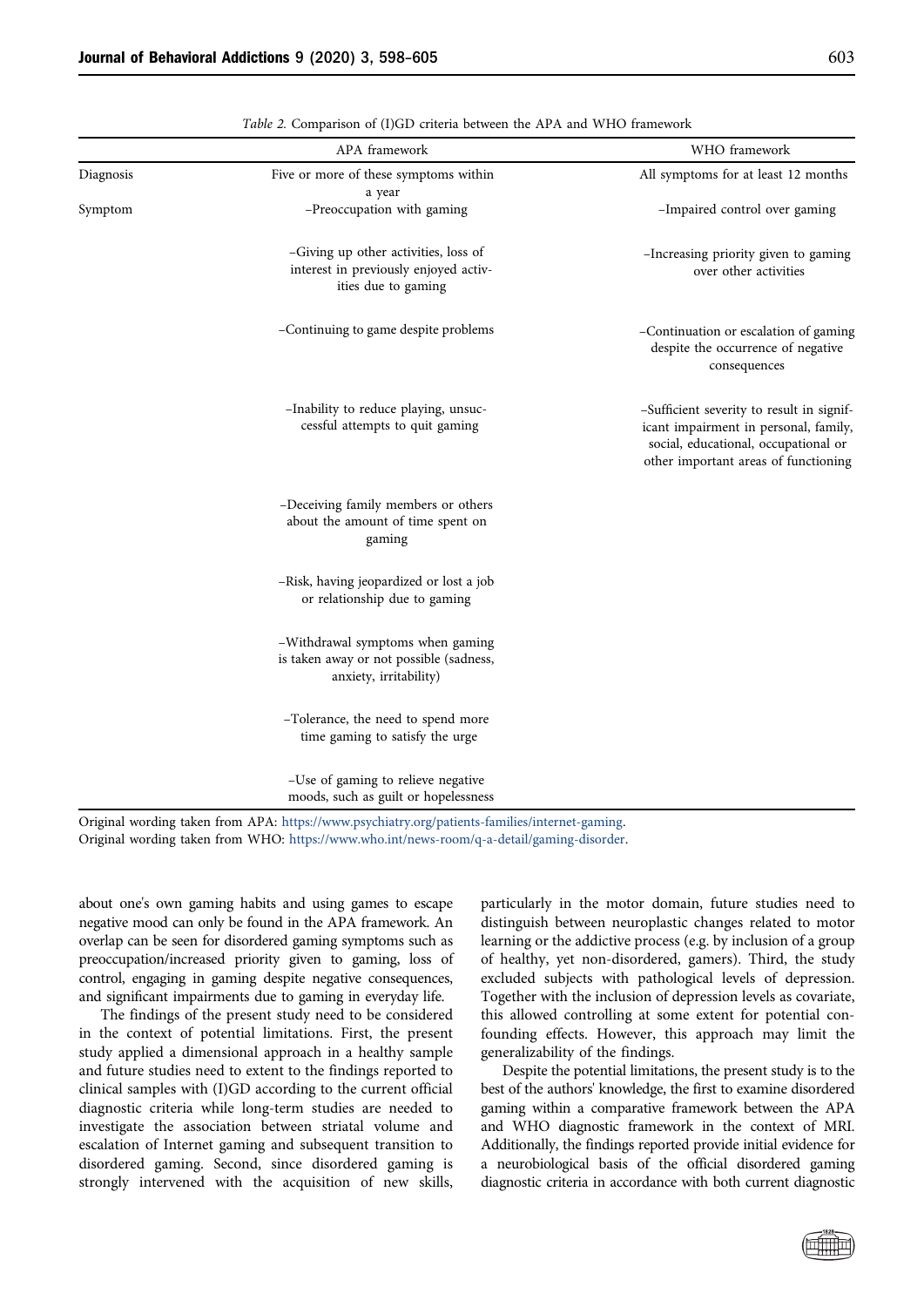systems and suggest that the proposed criteria may reflect dysregulations in the motivational systems of the brain.

Funding sources: This work was supported by the National Key Research and Development Program of China (Grant No. 2018YFA0701400), National Natural Science Foundation of China (NSFC, No. 91632117, 31530032); Fundamental Research Funds for Central Universities (ZYGX2015Z002), Science, Innovation and Technology Department of the Sichuan Province (2018JY0001). The position of CM was funded by a Heisenberg grant awarded to him by the German Research Foundation (DFG, MO2363/3-2).

Authors' contribution: XZ, BB, and CM conceptualized, designed, and wrote the initial protocol and draft. XZ conducted and validated the formal analysis. RW, CL, JK, and YC carried out the investigation and MRI acquisition. HMP, DY, KK, BB, and CM reviewed and revised the manuscript. BB and CM obtained funding and administrated the project. All authors contributed to and approved the final version of the manuscript, and take responsibility for the integrity of the data and the accuracy of the data analysis.

Conflict of interest: The authors report no conflict of interest.

## REFERENCES

- <span id="page-6-14"></span>Anderson, B. A., Kuwabara, H., Wong, D. F., Roberts, J., Rahmim, A., Brasic, J. R., et al. (2017). Linking dopaminergic reward signals to the development of attentional bias: A positron emission tomographic study. Neuroimage, 157, 27–33. [https://](doi:https://doi.org/10.1016/j.neuroimage.2017.05.062) [doi.org/10.1016/j.neuroimage.2017.05.062.](doi:https://doi.org/10.1016/j.neuroimage.2017.05.062)
- <span id="page-6-12"></span>Ashburner, J., & Friston, K. J. (2005). Unified segmentation. NeuroImage, 26(3), 839–851. [https://doi.org/10.1016/j.neuroimage.](doi:https://doi.org/10.1016/j.neuroimage.2005.02.018) [2005.02.018](doi:https://doi.org/10.1016/j.neuroimage.2005.02.018).
- <span id="page-6-11"></span>Baron-Cohen, S., Wheelwright, S., Skinner, R., Martin, J., & Clubley, E. (2001). The autism-spectrum quotient (AQ): Evidence from asperger syndrome/high-functioning autism, males and females, scientists and mathematicians. Journal of Autism and Developmental Disorders, 31(1), 5–17. [https://doi.org/10.](doi:https://doi.org/10.1023/a:1005653411471) [1023/a:1005653411471.](doi:https://doi.org/10.1023/a:1005653411471)
- Beck, A. T., Steer, R. A., & Brown, G. K. (1996). Beck depression inventory-II. San Antonio, 78(2), 490–498.
- <span id="page-6-2"></span>Becker, B., Wagner, D., Koester, P., Tittgemeyer, M., Mercer-Chalmers-Bender, K., Hurlemann, R., et al. (2015). Smaller amygdala and medial prefrontal cortex predict escalating stimulant use. Brain, 138(Pt 7), 2074–2086. [https://doi.org/10.](doi:https://doi.org/10.1093/brain/awv113) [1093/brain/awv113.](doi:https://doi.org/10.1093/brain/awv113)
- <span id="page-6-6"></span>Brand, M., Wegmann, E., Stark, R., Müller, A., Wölfling, K., Robbins, T. W., et al. (2019). The Interaction of Person-Affect-Cognition-Execution (I-PACE) model for addictive behaviors: Update, generalization to addictive behaviors beyond internet-use disorders, and specification of the process character of addictive behaviors. Neuroscience & Biobehavioral Reviews, 104, 1–10.
- <span id="page-6-5"></span>Cai, C., Yuan, K., Yin, J., Feng, D., Bi, Y., Li, Y., et al. (2016). Striatum morphometry is associated with cognitive control deficits and symptom severity in internet gaming disorder. Brain Imaging and Behavior, 10(1), 12–20.
- <span id="page-6-3"></span>Clark, L., Boileau, I., & Zack, M. (2019). Neuroimaging of reward mechanisms in gambling disorder: An integrative review. Molecular Psychiatry, 24(5), 674–693. [https://doi.org/10.1038/](doi:https://doi.org/10.1038/s41380-018-0230-2) [s41380-018-0230-2.](doi:https://doi.org/10.1038/s41380-018-0230-2)
- <span id="page-6-16"></span>Ena, S., De Kerchove D'ExaErde, A., & Schiffmann, S. N. (2011). Unraveling the differential functions and regulation of striatal neuron sub-populations in motor control, reward, and motivational processes. Frontiers in Behavioral Neuroscience, 5, 47.
- <span id="page-6-15"></span>Etkin, A. (2019). A reckoning and research agenda for neuroimaging in psychiatry. American Journal of Psychiatry, 176(7), 507–511.
- <span id="page-6-1"></span>Everitt, B. J., & Robbins, T. W. (2016). Drug addiction: Updating actions to habits to compulsions ten years on. Annual Review of Psychology, 67, 23–50. [https://doi.org/10.1146/annurev-psych-](doi:https://doi.org/10.1146/annurev-psych-122414-033457)[122414-033457.](doi:https://doi.org/10.1146/annurev-psych-122414-033457)
- <span id="page-6-0"></span>Koob, G. F., & Volkow, N. D. (2016). Neurobiology of addiction: A neurocircuitry analysis. Lancet Psychiatry, 3(8), 760–773. [https://doi.org/10.1016/S2215-0366\(16\)00104-8](doi:https://doi.org/10.1016/S2215-0366(16)00104-8).
- <span id="page-6-10"></span>Li, J., Xu, L., Zheng, X., Fu, M., Zhou, F., Xu, X., et al. (2019). Common and dissociable contributions of alexithymia and autism to domain-specific interoceptive dysregulations: A dimensional neuroimaging approach. Psychotherapy and Psychosomatics, 88(3), 187–189. [https://doi.org/10.1159/000495122](doi:https://doi.org/10.1159/000495122).
- Montag, C., Markowetz, A., Blaszkiewicz, K., Andone, I., Lachmann, B., Sariyska, R., et al. (2017). Facebook usage on smartphones and gray matter volume of the nucleus accumbens. Behavioural Brain Research, 329, 221–228.
- <span id="page-6-9"></span>Montag, C., Schivinski, B., Sariyska, R., Kannen, C., Demetrovics, Z., & Pontes, H. M. (2019). Psychopathological symptoms and gaming motives in disordered gaming-A psychometric comparison between the WHO and APA diagnostic frameworks. Journal of Clinical Medicine, 8(10), 1691. [https://doi.org/10.](doi:https://doi.org/10.3390/jcm8101691) [3390/jcm8101691](doi:https://doi.org/10.3390/jcm8101691).
- <span id="page-6-7"></span>Pontes, H. M., & Griffiths, M. D. (2015). Measuring DSM-5 internet gaming disorder: Development and validation of a short psychometric scale. Computers in Human Behavior, 45, 137–143. [https://doi.org/10.1016/j.chb.2014.12.006.](doi:https://doi.org/10.1016/j.chb.2014.12.006)
- <span id="page-6-8"></span>Pontes, H. M., Schivinski, B., Sindermann, C., Li, M., Becker, B., Zhou, M., et al. (2019). Measurement and conceptualization of gaming disorder according to the world health organization framework: The development of the gaming disorder test. International Journal of Mental Health and Addiction. [https://doi.](doi:https://doi.org/10.1007/s11469-019-00088-z) [org/10.1007/s11469-019-00088-z.](doi:https://doi.org/10.1007/s11469-019-00088-z)
- <span id="page-6-4"></span>Qin, K., Zhang, F., Chen, T., Li, L., Li, W., Suo, X., et al. (2020). Shared gray matter alterations in individuals with diverse behavioral addictions: A voxel-wise meta-analysis. Journal of Behavioral Addictions, 9(1), 44–57.
- Robbins, T. W., Ersche, K. D., & Everitt, B. J. (2008). Drug addiction and the memory systems of the brain. Annals of the New York Academy of Sciences, 1141, 1–21.
- <span id="page-6-13"></span>Scarpazza, C., Tognin, S., Frisciata, S., Sartori, G., & Mechelli, A. (2015). False positive rates in voxel-based morphometry studies of the human brain: Should we be worried? Neuroscience &